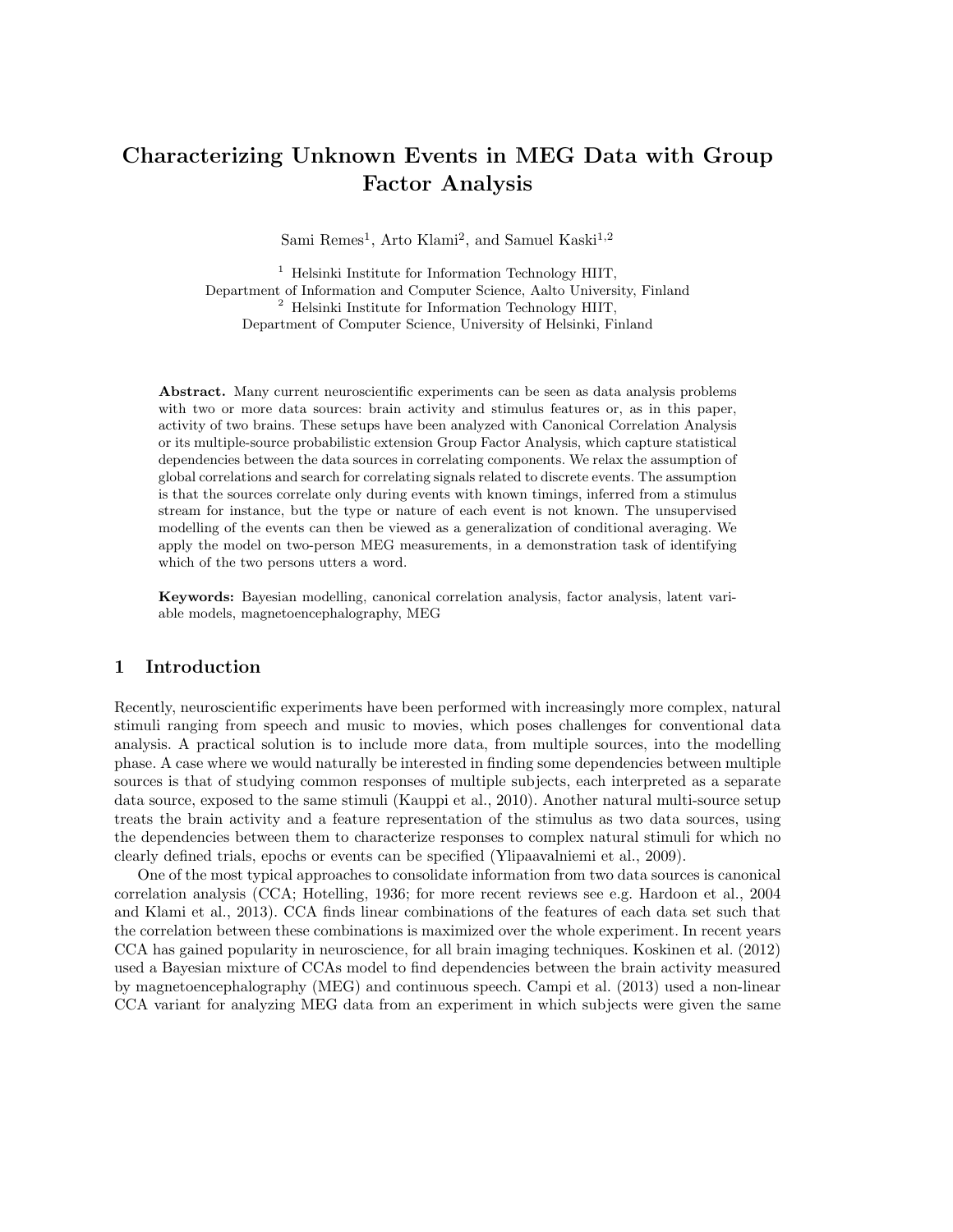naturalistic stimulus consisting of tactile, auditory and visual blocks. Correa et al. (2010) applied CCA to investigate how EEG relates to fMRI measurements. Deleus and Van Hulle (2011) studied functional connectivity in fMRI using a variant of CCA, which generalized the method for more than two data sources. Another multi-view generalization called group factor analysis (GFA) was presented by Virtanen et al. (2012).

The CCA-based approaches assume that the correlations between the data sources last over the whole experiment. Often however, the observed correlations might be weak and temporally localized. For example, it is unreasonable to expect a strong correlation between the brain activity and naturalistic auditory stimulation during periods of low stimulus activity, or when the subject is not paying attention to the stimulation. Instead, we should expect that the degree of correlation varies during the experiment and, in particular, the correlations are stronger during some temporally localized periods of interest. In this work we propose a novel extension to the CCA-family that purposefully seeks to find such temporally localized correlations.

The proposed solution is based on the GFA model (Virtanen et al., 2012), extending it to support temporally localized correlations. We assume that the data sources are independent except during short temporal windows associated with events in the experiment. We assume that the timing of these events is known, at least approximately, but that there can be different types of events that trigger different kinds of correlations during the events. From this perspective the proposed model can be interpreted as a generalization of the classical MEG analysis, where the response to events is found by averaging over repetitions of the same event (Luck, 2005). Even in a very complex naturalistic stimulus some events can be extracted for example from the stimulus recordings, but it is often not obvious how to group them together for averaging. Our model learns such a grouping automatically by assigning with each event a specific type of correlation, and it is also robust for imprecise timing of the events. In a sense, it allows estimating the average responses even when we cannot say in advance to which phenomena the events correspond, while extending the definition of an interesting event to one that elicits a specific type of correlation between the data sources.

Our main goal is in describing the computational model. Nevertheless, we still demonstrate it on a recent naturalistic MEG recording. We apply the model on a two-person MEG setup where the brain activity of two individuals interacting with each other are being recorded at the same time, with the instrumentation setup of Baess et al. (2012). The experimental setup is that of a word game; the two persons interact by alternatingly uttering isolated words that emerge to form a story, and we treat the MEG recordings of the individual subjects as two data sources. We consider the beginnings of the word utterances as events and obtain imprecise estimates of their timing by monitoring the microphone signal. The model then assumes that the MEG signals correlate during these events but not outside them, and we show that it automatically recognizes two different types of correlations between the sources. These types correspond to the obvious dichotomy of which subject utters the word, which provides us a ground truth for validating the model.

#### 2 Model

#### 2.1 Group Factor Analysis

Group factor analysis (GFA) is an extension of Bayesian CCA (Klami et al., 2013) to multiple data sources. Alternatively, it can be seen as an extension of factor analysis that treats the data sources similarly to how factor analysis treats individual variables. The model was introduced by Virtanen et al. (2012), and it is briefly summarized below.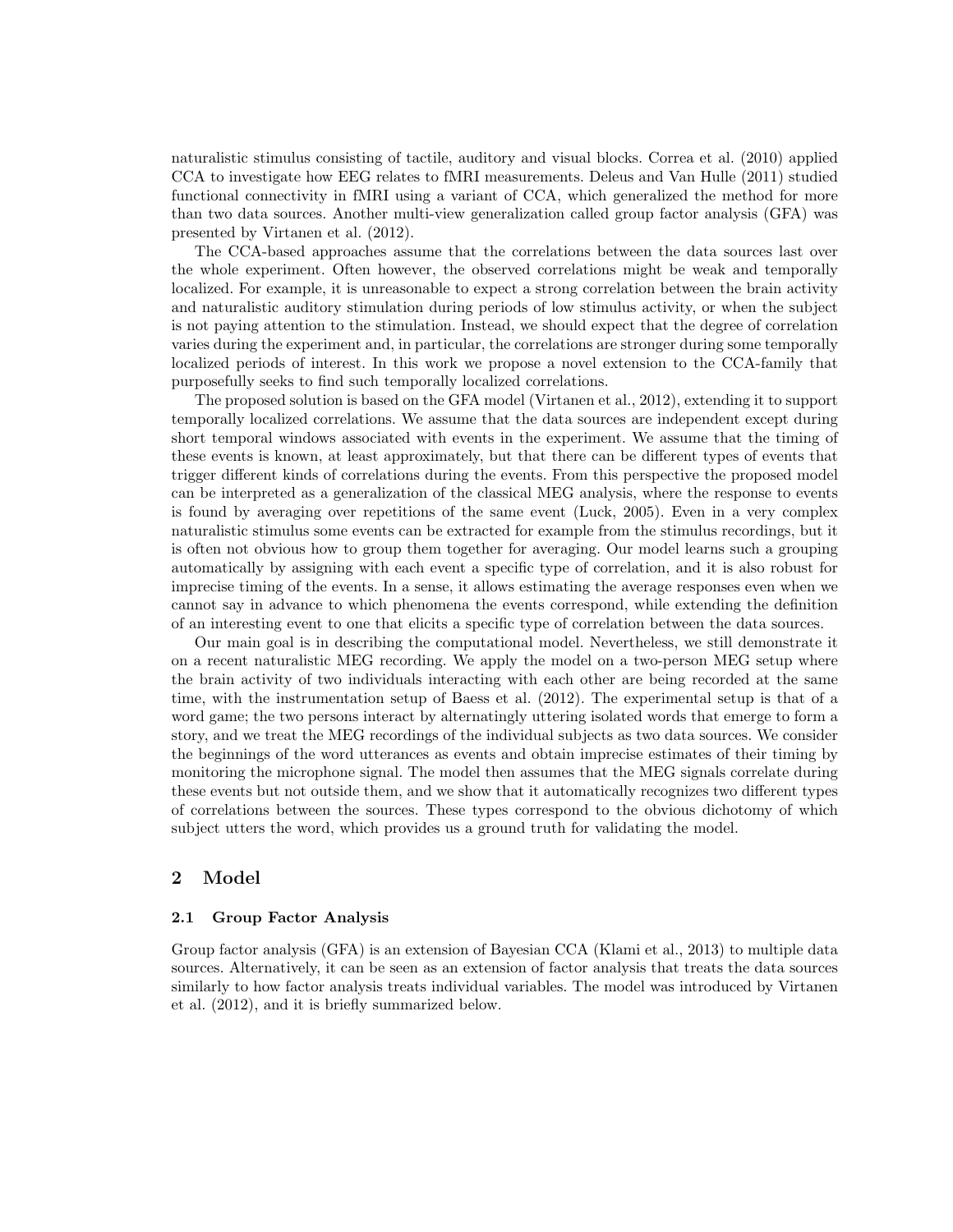Letting  $y_i^{(m)} \in \mathbb{R}^{D_m}$  denote the *i*th sample of the *m*th data set, the model is given by

$$
\mathbf{y}_i^{(m)}|\mathbf{W}, \mathbf{z}_i, \tau_m \sim \mathcal{N}\left(\mathbf{W}^{(m)}\mathbf{z}_i, \tau_m^{-1}\mathbf{I}\right),\tag{1}
$$

where  $\mathcal{N}(\mu, \Sigma)$  denotes the normal distribution with mean  $\mu$  and covariance  $\Sigma$ . The data are modeled with unknown latent variables  $\mathbf{z}_i \in \mathbb{R}^K$  corresponding to K factors, which are then mapped to the observation space with the linear projections  $\mathbf{W}^{(m)}$  specific to each source. The latent variables are shared between all sets and can hence model correlations between the sources.

Typically the data sources have also non-trivial variation independent of the other sources, which cannot be modeled with the spherical noise model  $\Sigma = \tau_m^{-1}I$ . GFA models them with some of the K factors by controlling the values of  $\mathbf{W}^{(m)}$  with a specific type of sparsity constraint; if some factor k is independent of the source m, we want  $\mathbf{w}_k^{(m)}$  $\binom{m}{k}$  (the *k*<sup>th</sup> column of  $\mathbf{W}^{(m)}$ ) to be zero. The desired structure is achieved with the automatic relevance determination (ARD; MacKay, 1995) prior

$$
\mathbf{w}_{k}^{(m)} \mid \alpha_{k}^{(m)} \sim \mathcal{N}\left(\mathbf{0}, \left(\alpha_{k}^{(m)}\right)^{-1}\mathbf{I}\right),\tag{2}
$$

where each of the  $\alpha$ -parameters has independently (an almost non-informative) gamma prior  $\alpha_k^{(m)}$  ~  $\mathcal{G}(10^{-14}, 10^{-14})$ . If for some m and k the parameter  $\alpha_k^{(m)}$  $\binom{m}{k}$  becomes large, then the corresponding column of  $\mathbf{W}^{(m)}$  is almost zero and thus the kth factor in the model is irrelevant in explaining the variation in dataset m.

To provide an alternative viewpoint, we denote  $\boldsymbol{\alpha}^{(m)} = \left(\alpha_1^{(m)} \dots \alpha_K^{(m)}\right)$  $\binom{m}{K}$ <sup>T</sup>. Then the matrix

$$
\boldsymbol{\alpha}=\left(\boldsymbol{\alpha}^{(1)}\,\ldots\,\boldsymbol{\alpha}^{(M)}\right)^T
$$

acts as a kind of a loading matrix indicating which factors load on which datasets. This shows how GFA generalizes regular factor analysis to model relationships between the data sources instead of individual variables.

To further clarify the model, we provide a mapping from the mathematical notation above to the example application studied in this paper. We have  $M = 2$  sources that correspond to MEG recordings of two subjects. Each sample is a time instance and the features are the MEG gradiometer sensors. The factors for which  $\alpha_k^{(m)}$  $\binom{m}{k}$  is small for both m model correlations between the two brains, whereas the remaining factors model correlations between the gradiometer sensors of each subject. The model automatically learns, using the ARD prior, how many factors to use for both tasks.

#### 2.2 Event-related Extension

As mentioned in Introduction, GFA and other CCA-based models assume that the correlations persist over all of the samples, that is, over the whole experiment. Next we introduce an extension of GFA that relaxes this assumption, and instead assumes that the data sources correlate only during pre-specified events. We assume that the timing of these events is known, but that there can be different types of events that induce different kinds of correlations between the sources. The goal is to learn linear mappings describing the nature of these different types of correlations, while simultaneously inferring for each event to which category it belongs.

We assume that outside the events the data sources are independent but that there can still be correlations between the different features within each data source. We model these with K factors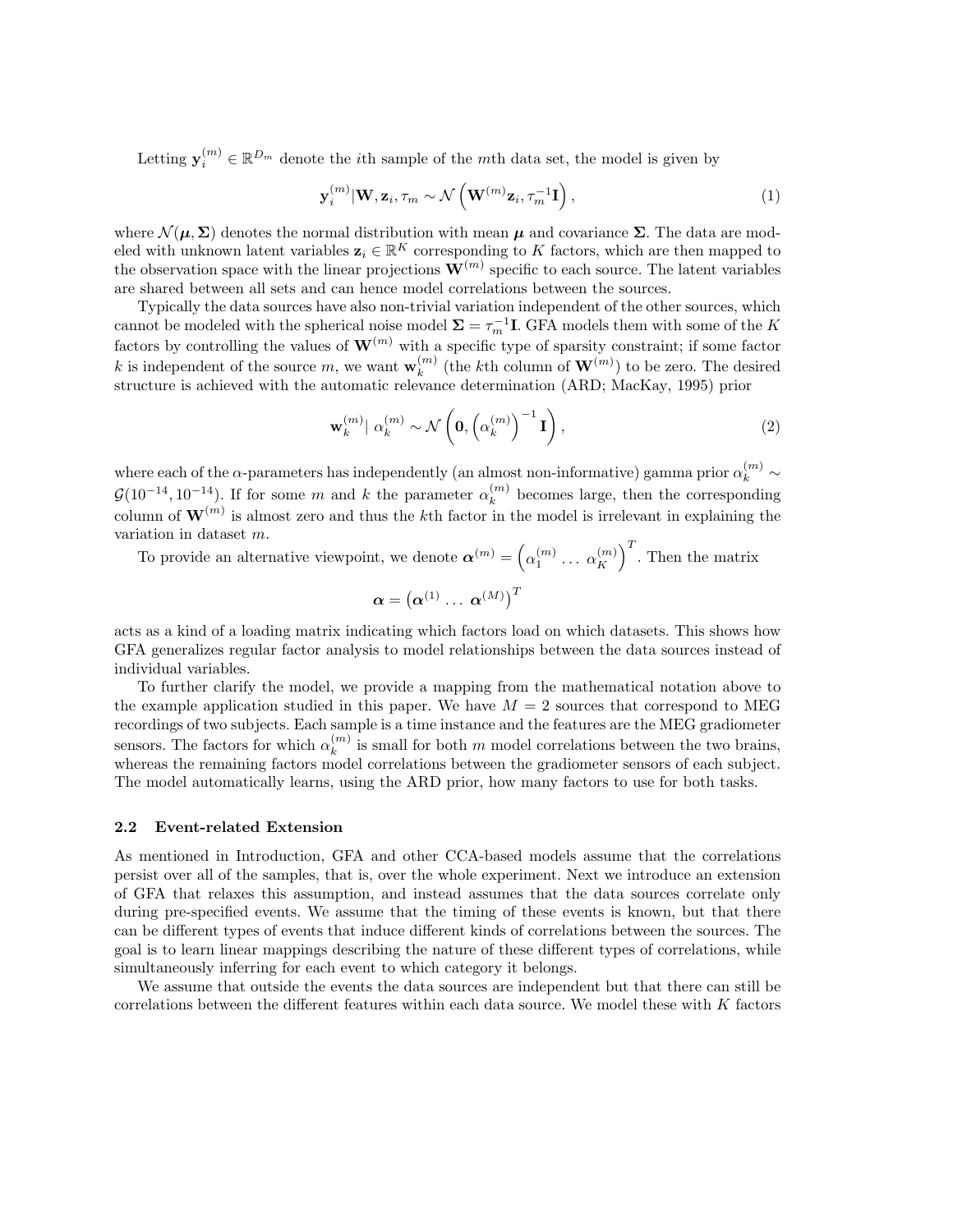

Fig. 1. Factorization of the data matrices in the proposed model, with gray color indicating non-zero elements. For the samples that do not belong to any event the two data sources are independent and modeled with the noise models. The samples within the events choose one of the event categories and use the factors specific to that category for modeling correlation during the event.

that use source-speficic latent variables  $z_i^{(m)}$ . The correlations between the sources are modeled with E event categories, each capturing the correlations with  $\hat{K}$  additional factors that use latent variables  $\hat{\mathbf{z}}_i^e$  shared between the sources but specific to the event category. The resulting model is

$$
\mathbf{y}_{i}^{(m)} \sim \mathcal{N}\left(\mathbf{W}^{(m)}\mathbf{z}_{i}^{(m)} + \sum_{e=1}^{E} \gamma_{i}^{e} \hat{\mathbf{W}}_{e}^{(m)} \hat{\mathbf{z}}_{i}^{e}, \tau_{m}^{-1} \mathbf{I}\right)
$$
(3)

where  $\gamma_i^e$  is a binary variable indicating whether event e is active in sample i. For every sample that is outside the events we set  $\gamma_i^e = 0$  for all event categories, whereas for the remaining samples we require that the set of consecutive samples during a specific event belong to exactly one event category. Finally, we set  $\mathbf{z}_i^e = 0$  if  $\gamma_i^e = 0$ . Figure 1 illustrates the resulting factorization for a setup where we have  $M = 2$  data sources and  $E = 2$  event categories.

For controlling the complexity of the model we again use an ARD prior for the source-specific loading matrices  $\mathbf{W}^{(m)}$ ; the model hence learns how many factors it needs for modeling the variation independent of other sources. The factors used for modeling the correlations during the events use the same prior as regular GFA, which allows learning which specific sources reflect the correlation.

#### 3 Inference

For inference we adopt variational Bayes (VB). We write the factorized approximate posterior as

$$
q(\Theta) = \prod_{m=1}^{M} \left( q(\boldsymbol{\alpha}^{(m)}) q(\tau_m) \prod_{d=1}^{D_m} q(\mathbf{w}_d^{(m)}) \prod_{i=1}^{N} q(\mathbf{z}_i^{(m)}) \right) \prod_{e=1}^{E} \left( \prod_{i=1}^{N} q(\hat{\mathbf{z}}_i^e) \prod_{m=1}^{M} q(\hat{\boldsymbol{\alpha}}_e^{(m)}) \prod_{d=1}^{D} q(\hat{\mathbf{w}}_d^e) \right), \quad (4)
$$

where  $D = \sum_{m=1}^{M} D_m$ . With this factorization we will update the noise models (one for each data source) and the  $E$  shared event components separately, which allows for simpler updates following very closely those for Bayesian CCA by Klami et al. (2013).

Our extended model introduces a new variable  $\gamma$ , and next we provide the necessary derivations for updating that parameter within the overall VB algorithm updating the whole model. For interpretability we do not provide a full posterior approximation for  $\gamma_i^e$  but instead use type-II maximum likelihood to provide binary decisions for each sample. To derive the objective function, we need to write the variational lower bound

$$
\mathcal{L}(\boldsymbol{\gamma}) \propto \langle \log p(\mathbf{Y}|\boldsymbol{\Theta}, \boldsymbol{\gamma}) \rangle - \left\langle \frac{\log q(\hat{\mathbf{Z}}|\boldsymbol{\gamma})}{\log p(\hat{\mathbf{Z}}|\boldsymbol{\gamma})} \right\rangle \tag{5}
$$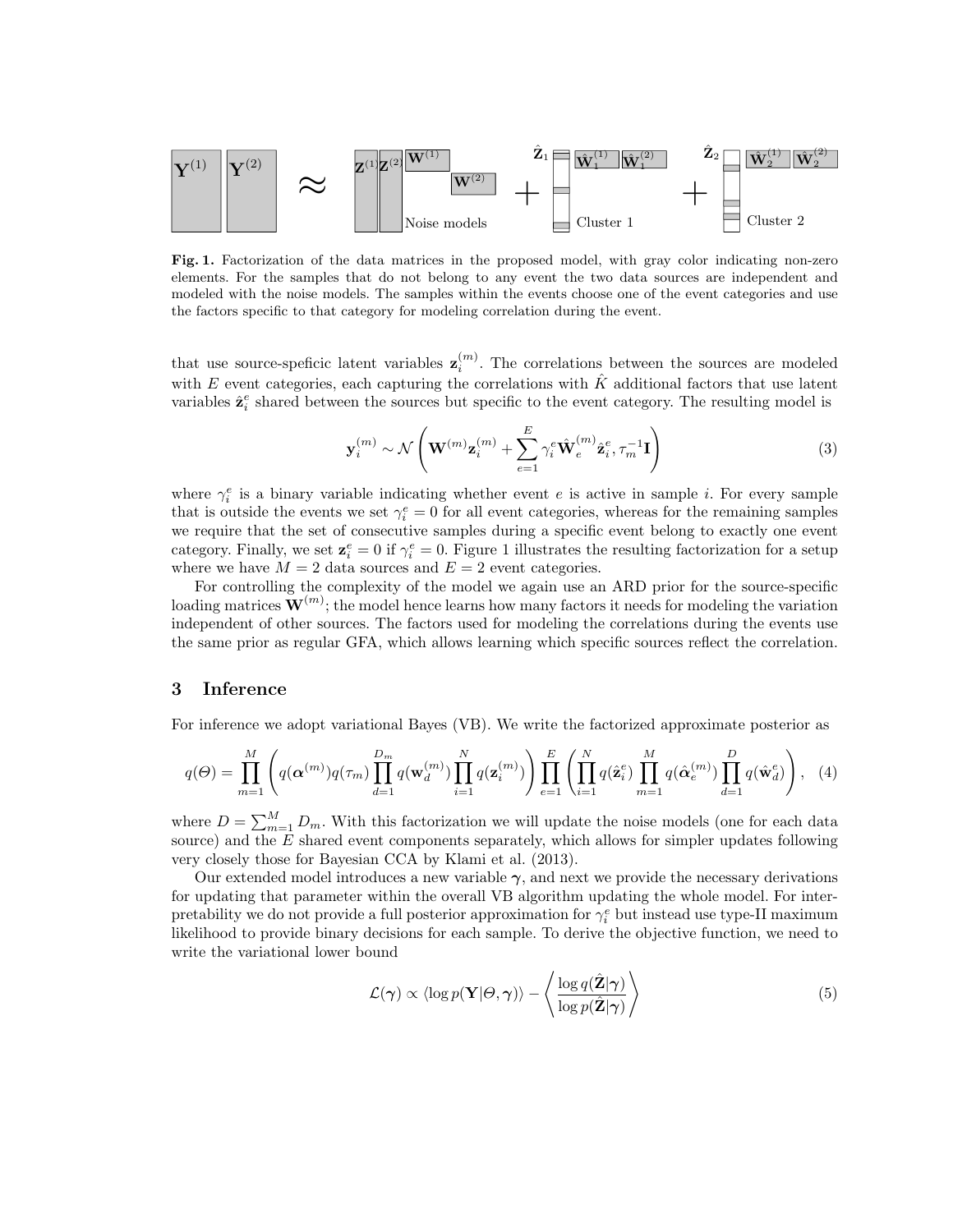as a function of  $\gamma$ , omitting the constant terms. The relevant terms of the first part are

$$
\langle \log p(\mathbf{Y}|\Theta,\boldsymbol{\gamma}) \rangle \propto \sum_{i=1}^{N} \sum_{m=1}^{M} \left\langle -\frac{1}{2} \tau_m \left\| \hat{\mathbf{e}}_i^{(m)} - \sum_{e=1}^{E} \gamma_i^e \hat{\mathbf{W}}_e^{(m)} \hat{\mathbf{z}}_i^e \right\|^2 \right\rangle, \tag{6}
$$

where we have defined  $\hat{\mathbf{e}}_i^{(m)} = \mathbf{y}_i^{(m)} - \mathbf{W}^{(m)} \mathbf{z}_i^{(m)}$ . Noting that  $\gamma_i^k \gamma_i^l = \delta_{kl}$  and  $(\gamma_i^e)^2 = \gamma_i^e$ , (6) is a linear function of  $\gamma$ . The second part of the lower bound comes from the prior

$$
\left\langle \log p(\hat{\mathbf{Z}}|\boldsymbol{\gamma}) \right\rangle \propto \sum_{i=1}^{N} \sum_{e=1}^{E} \left\langle -\frac{1}{2} \left\| \hat{\mathbf{z}}_{i}^{e} \right\|^{2} \left\| \gamma_{i}^{e} \right\rangle, \tag{7}
$$

where the expectation depends on the corresponding  $\gamma_i^e$ ; z is Gaussian when  $\gamma = 1$ , and a delta spike at zero when  $\gamma = 0$ . Since we assume that each event should be allocated to exactly one category, we couple all the samples within one event to have identical  $\gamma_i^e$ . The optimization problem is easy to solve due to linearity of (5) as a function of  $\gamma$ . In the experimental section we demonstrate a scenario where we further assume that the event categories are equally common. This can be expressed as a linear constraint, which allows using generic integer linear programming solvers, such as  $1p\_solve$ (Berkelaar et al., 2004) for finding the optimal values.

#### 4 Experiments and results

We use data from an experiment where pairs of participants were simultaneously recorded at separate MEG devices and an audio-visual link was provided for communication between them (Baess et al., 2012). The pairs were instructed to play a word game where they took turns in saying one word at a time and the words were supposed to make up a sensible story. The length of the games ranged from 88 to 172 words between the different pairs, or approximately 5 minutes. The MEG data were preprocessed using the signal space separation method (Taulu et al., 2004), and the data were downsampled to 67 Hz from 1 000 Hz and high-pass filtered at 3 Hz.

We define an *event* here as a word spoken by either participant. Outside these events we assume no correlation between the brain activities. In total the events correspond to about 15% of the duration of the experiments, which implies that traditional methods seeking for global correlations should have difficult time capturing these temporally localized effects.

We run the model with  $K = 25$ , and two event categories with 4 components each. Thus most of the variation in the data will be captured by the subject-specific noise models and additional activity during the events then by one of the shared models. The amount of components was chosen based on a heuristic given by classical PCA: roughly 25 principal components account for about 90 percent of the variance. For each pair, we chose the best model by comparing the variational lower bounds of 50 random initializations.

We expect that the two event categories should correspond to the speaker identities for each individual word; these should obviously elicit different kind of correlations between the subjects. For validating whether the model learns these categories more accurately than simpler alternatives, we compare it with linear dimensionality reduction followed by k-means clustering of the samples within the events. We cluster the individual samples within the events into two clusters and then do majority voting for each event window. For the dimensionality reduction step we tried two alternatives, PCA that assumes the sources to be independent and GFA that attempts to model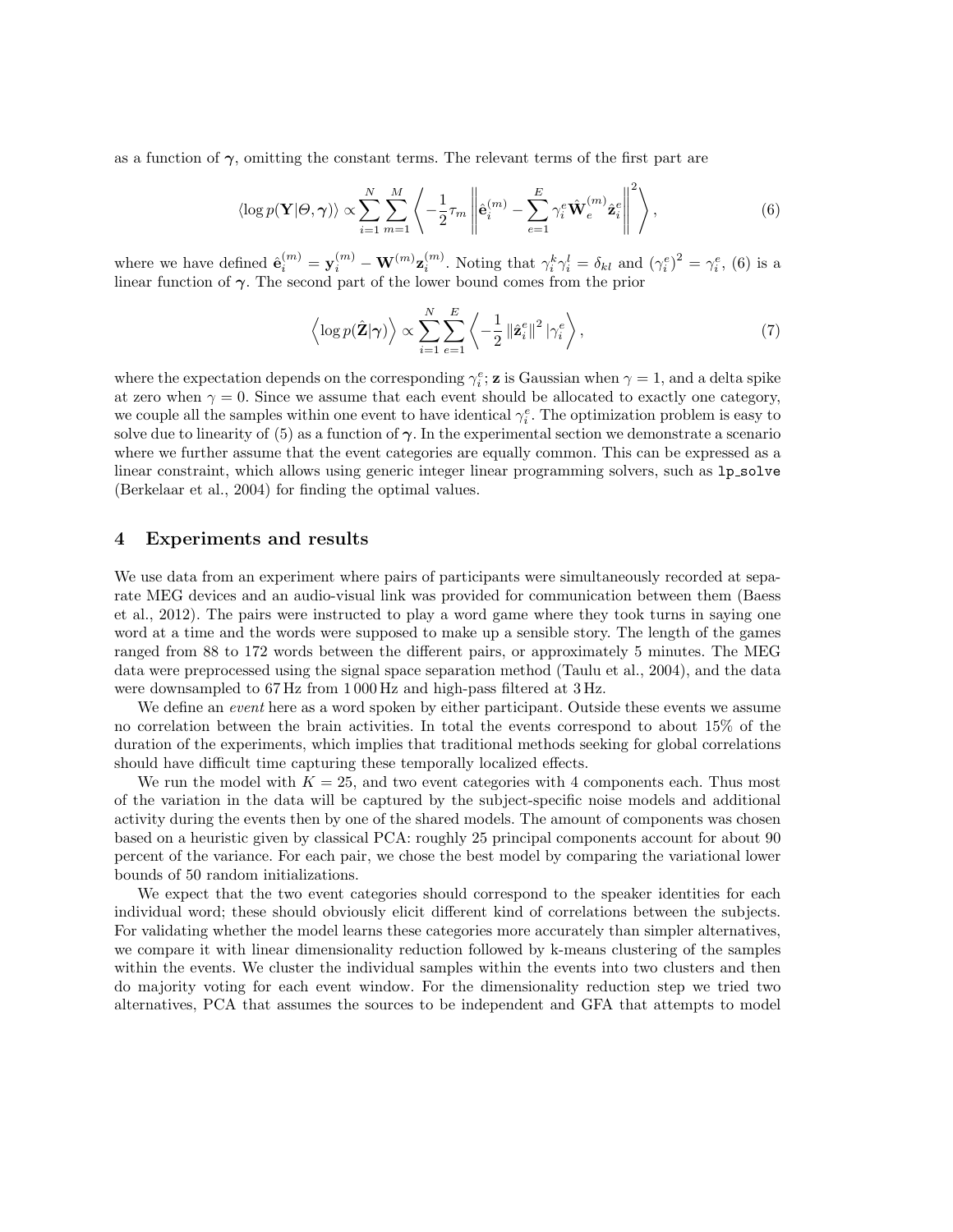| Pair | Number of events | Proposed model $GFA + k-means$ |      | $PCA + k-means$ |
|------|------------------|--------------------------------|------|-----------------|
| A    | 102              | 0.90                           | 0.55 | 0.57            |
| в    | 104              | 0.92                           | 0.51 | 0.51            |
| C    | 172              | 0.62                           | 0.55 | 0.59            |
|      | 116              | 0.76                           | 0.61 | 0.59            |
| E    | 88               | 0.96                           | 0.50 | 0.60            |
| F    | 170              | 0.75                           | 0.57 | 0.51            |
|      | 160              | 0.81                           | 0.58 | 0.52            |

Table 1. Clustering accuracy of words with respect to the speaker. For each pair the best method is written in boldface; see text for more details.

global correlations between them. In effect, these comparison methods can be thought of as attempts to de-couple the elements of the proposed model into separate elements, and hence the comparison reveals the advantage of learning the joint model at once.

The order of clusters being unidentifiable, we label the clusters solely for the purpose of measuring the accuracy by the label with most matches within a cluster. For the proposed model the mean accuracy over 7 pairs of participants is 0.82 (Table 1); three pairs get over 0.9 accuracy but for all pairs it is significantly better than chance  $(p < 0.005,$  all pairs, random permutation test). The comparison methods solve the task considerably worse, irrespective of the dimensionality reduction technique. The improvements are due to our method learning the background noise simultaneously with the events and allowing the temporal profile to vary between each individual event.

## 5 Conclusions

CCA-based methods have been used to study problems in neuroscience where data is collected from multiple sources. In this work, we presented a new CCA model that looks for temporally local correlations during pre-defined events, and thus in a way generalizes the usual event-based analysis prevalent in the MEG community. We used variational Bayesian methods for computing approximate posterior distribution of the model, and demonstrated the model on a two-person MEG data set. Our results show that the proposed model is able to separate the two event types in an unsupervised manner, and greatly outperformed straight-forward application of k-means clustering. Neuroscientific interpretation of our results is on-going.

#### Acknowledgments

This work was financially supported by the Academy of Finland (Finnish Centre of Excellence in Computational Inference Research COIN, grant no 251170; grant no 266969; BrIAn project of LASTU research program, no 135198). We thank Prof. A. Hyvärinen and Prof. R. Hari, the leaders of the BrIAn project, for fruitful collaboration. The dual-MEG data set was collected in Brain2Brain project funded by the European Research Council (Advanced Grant #232946 to Riitta Hari, Brain Research Unit, O.V. Lounasmaa Laboratory, Aalto University). We thank P. Baess, R. Hari, T. Himberg, L. Hirvenkari, V. Jousmäki, A. Mandel, J. Mäkelä, J. Nurminen, L. Parkkonen, and A. Zhdanov for the possibility to use the anonymized dual-MEG data, A. Mandel for preprocessing of the data set, and L. Hirvenkari for the stimulus timing. Computational resources were provided by Aalto Science-IT project.